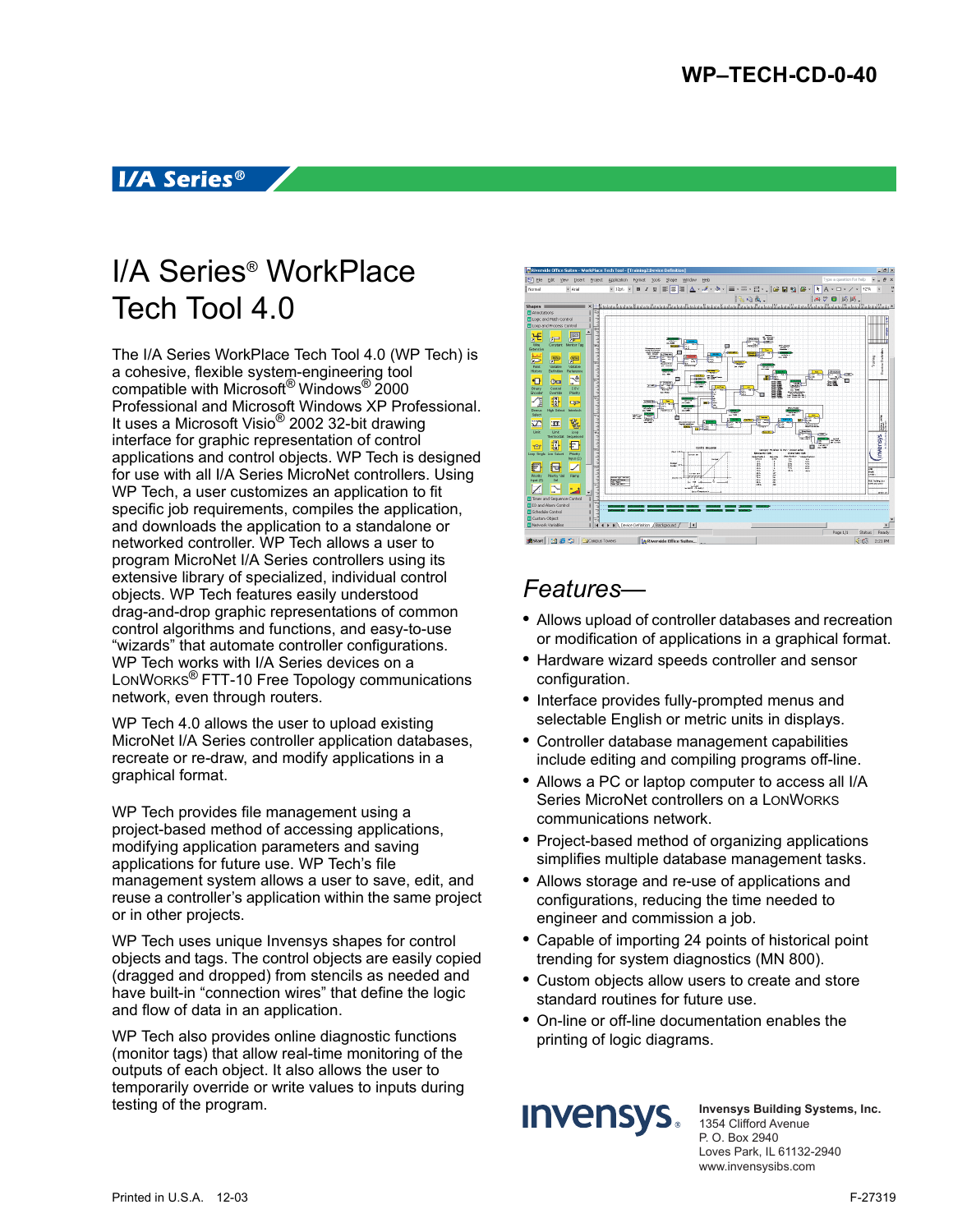## System Requirements

## **Personal Computer Configuration**

*Note:* These are minimum *recommended specifications*. WP Tech will run on a PC that does not meet the recommended specifications; however, for best performance, you should use a machine that meets or exceeds the recommended specifications to ensure efficient operation.

**Type** PC, capable of running Windows 2000 Professional or Windows XP Professional.

**Microprocessor** Pentium® microprocessor, 1.3 GHz.

**RAM** 512 MB.

**Operating System** Microsoft Windows 2000 Professional with Service Pack 4 or Microsoft Windows XP Professional with Service Pack 1a.

**Additional Software** Microsoft Visio 2002 with Service Release 1 (SR-1).

**Connectivity** Echelon LONTALK® adapter card, WPA-LON-x. See *I/A Series WorkPlace Communication Adapter Installation Instructions, F-26338.*

**Disk Drives** 2 GB hard drive free space for software installation. CD-RW drive.

**Video** SVGA graphics card and monitor, 1024 X 768 resolution or higher (recommended).

**Printer** Any Windows 2000/Windows XP compatible printer. (Printer is optional.)

## **Specifications**

### **WP Tech 4.0 Software**

**Controller Templates** Templates are sets of reusable control logic and controller properties, provided to save time and help provide consistency among applications of similar types. Controller templates provide the drawing page (foreground and background), the Invensys stencils (Control objects and Object tags), the Hardware Wizard and Add-ons, as well as all the Visio functions. Each template is specific to a particular controller.

**Custom Application Templates** Custom templates can be created from any WP Tech 4.0 application. These templates can be used to start development of new applications. The new template-based application can be modified without changing the template itself.

**Stencils** As a Visio-based program, WP Tech contains a number of *stencils*, which are collections of related Visio master shapes. In addition to the standard WP Tech stencils, custom stencils of Custom objects can be created.

#### **Communications**

WP Tech can communicate to any I/A Series MicroNet controller on a LONWORKS network. A LONWORKS communications network uses an FTT-10 Free Topology configuration. The PC can be connected directly to the LONWORKS network, to the LON jack of a LONWORKS controller, or to the LON jack of an MN-Sx Wall Sensor.

WP Tech can also communicate to a remote I/A Series controller via IP (Internet Protocol) addressing. IP connectivity requires installation of I/A Series Niagara VLON Tunnel software on the WorkPlace Tech PC and installation of an appropriately configured I/A Series Universal Network Controller (UNC) at the remote location.

### **Supported Controllers**

WP Tech supports I/A Series MicroNet standard controllers and the MN 800. Each standard controller has a specific LONMARK HVAC functional profile, determined by its model. A LONMARK profile describes the general application purpose and the network image of a device. A profile is made from a standardized set of data slots (input and output) available to other LON-installed nodes. Controller profiles are set at the factory.

The MN 800 differs from the MicroNet standard controllers in that its network image or profile is completely customizable through the selection and use of SNVT objects, which are not available in the other I/A Series MicroNet controllers.

### **Supported Sensors**

All MicroNet sensor functions are fully programmable and defined by the application control logic, which is downloaded from WP Tech to the MicroNet controller. Twelve digital temperature sensor models are available, six of these include humidity sensing. Sensor models differ by features and eight have an integral LCD.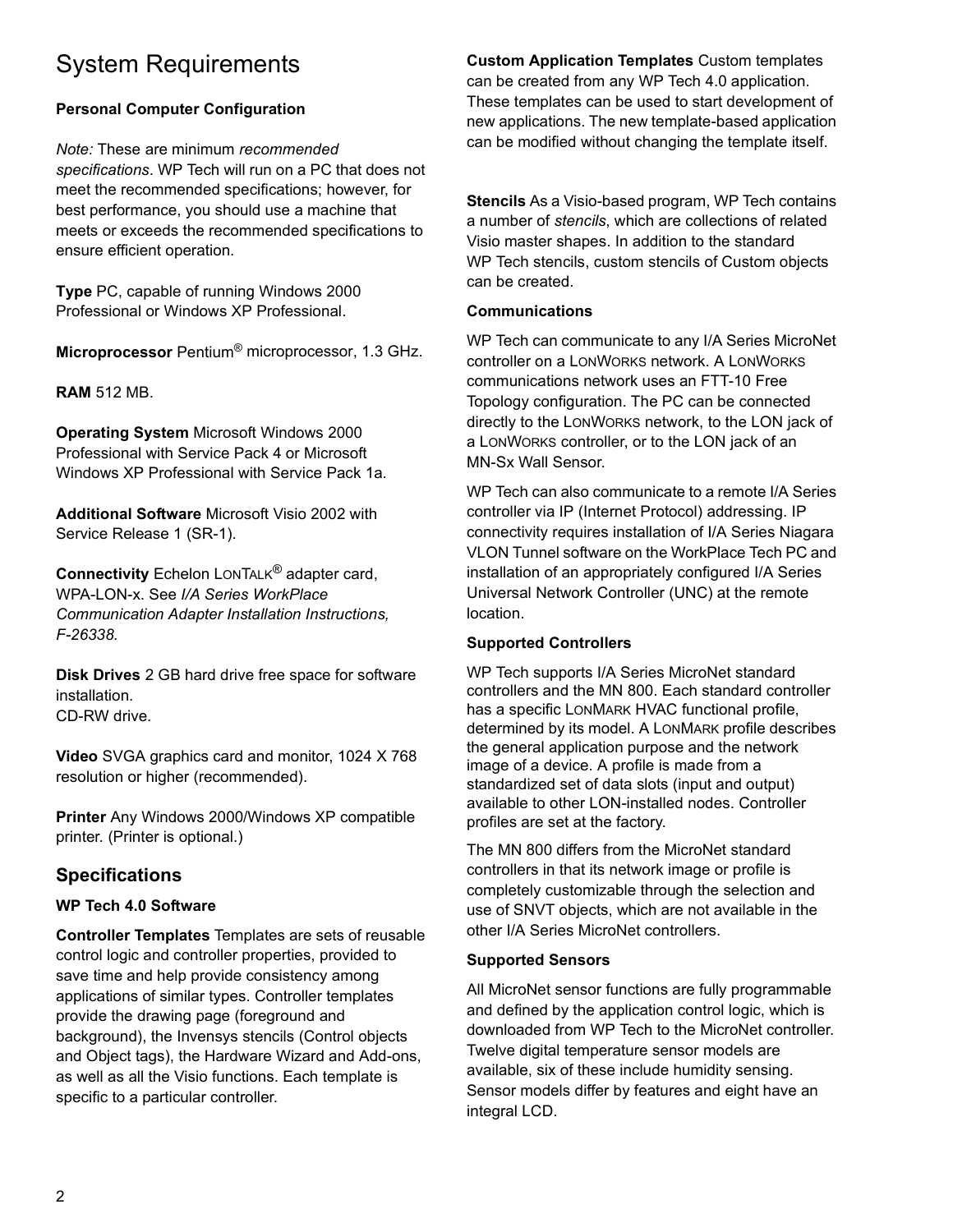

 $1$  A PC can be connected to the LonWorks TP/FT-10 Network, either directly or through the LonWorks® network jack of a LONWORKS controller or MN-Sxxx Wall Sensor. The PC must have an Echelon® LonTalk® adapter card.

 $/2$  Programming any of the I/A Series controllers, or the I/A Series MN 800 controller, requires WorkPlace Tech Tool.

 $\hat{\vartriangle}$  This controller is not suitable for exposed mounting on a wall or panel, or in any other easily accessible place due to the possibility of personal contact with the high-voltage terminals. It must be mounted inside a suitable grounded metal enclosure.

 $\sqrt{4}$  MicroNet Sensors can be connected to any MN controller.

 $\mu$ 

5 A PDA running the Pocket I/A interface software may be used to communicate with MicroNet I/A Series controllers.

 $/6\backslash$  When routers are used, WP Tech is able to communicate through them to any of the I/A Series devices on the network.